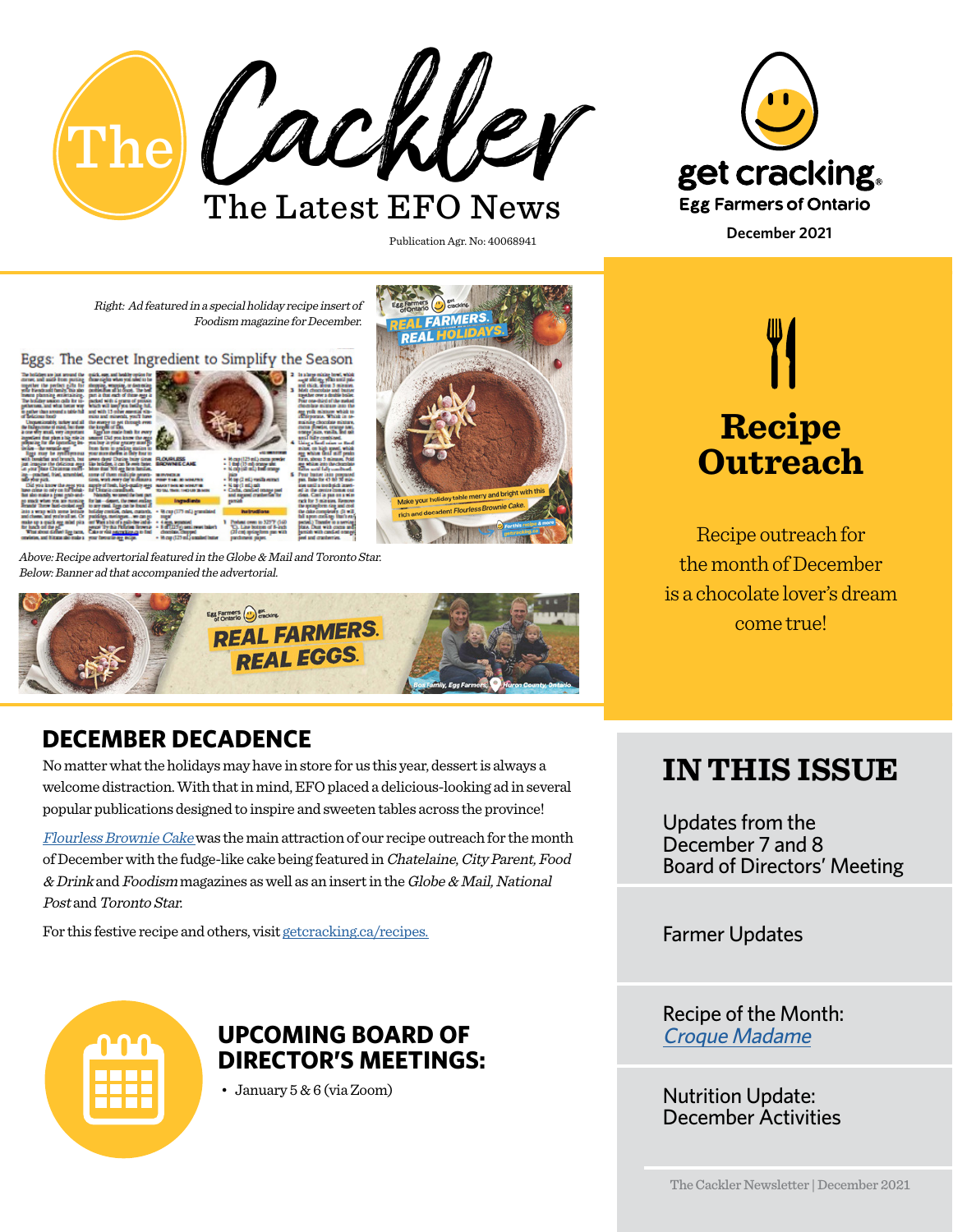# **INFORMATION**

#### **Business Highlights of Egg Farmers of Ontario (EFO) from the November 7 and 8, 2021 Board Meeting**

#### **Egg Market Update**

The re-opening that continues in the economy is improving egg market conditions; however changing consumer and out-of-home consumption patterns continue to present ongoing uncertainty and volatility in egg demand.

Market reporting from Egg Farmers of Canada (EFC) indicates national table egg market demand through week 48 shows 2021 volume was lower by 3.1 per cent compared to the same week in 2020, while compared to the same week in 2019 it was higher by 14.8 per cent.

Processed egg demand through week 49 shows an increase compared to the previous week. Compared to the same week in 2020, processed egg demand was higher by 27 per cent. Compared to the same week in 2019, processed egg demand was lower by 4 per cent.

Imports were about 48,000 boxes in week 49. There were 3,600 boxes of eggs in storage at the end of week 49. The market is expected to flip back to a supply shortage position by week 50.

Businesses are optimistic as foodservice and wholesale businesses continue to report strong demand across the

country. Additional COVID-19 related restrictions pose some risk moving forward, especially with the new COVID variant and an uptrend in infection rates, but high vaccination rates across the country and vaccine passports in many regions should allow business to remain functional and sustain high levels of demand.

The market will continue to be monitored closely and our system will be ready to use the tools available to balance the market if conditions swing again into an oversupply situation.

#### **2022 Zone Election Meetings will be virtual**

The Board decided that all Zone election meetings will be held virtually the week of January 10, 2022. The decision was made because of recent increases in infection rates and ongoing uncertainty surrounding COVID-19 health and safety restrictions in regions throughout Ontario, as well as to ensure the integrity of the election coordination and results. Meeting notices and registration information will be sent to farmers shortly.

In-person Zone meetings may still be held in January or February, based on regional Public Health guidelines.

#### **2022 Business Plan and budget approved**

The 2022 Business Plan and budget were approved as presented. The levy rate of 45.45 cents remains unchanged for January 1.

#### **Pullet Growing Fee remains at \$2.50**

Farmers are reminded that the Pullet Growing Fee remains at \$2.50, but a daily fee of 2 cents per day is in place for chicks placed ON or AFTER January 1, 2022 (i.e. a May 15th or later 19-week date) that remain in the pullet barn for longer than 19 weeks. This 2 cent fee is only applicable on chicks placed after this time that later remain in the pullet barn past 19 weeks.

#### **Additional Zone funding for 2021**

The Board decided to provide additional Zone funding before the end of the year. \$5,000 in additional funding is to help address increased demand from food banks and other areas of need relating to the ongoing economic impacts of COVID-19.

#### **Quota policy revisions effective January 1, 2022**

Following a comprehensive review, the Board approved a number of revisions and updates to EFO Quota Policies and Regulations that will be posted on the EFOnline portal and mailed out to farmers that are registered as non-digital for communications. It will also be posted on EFO's website.

The policy areas updated include the Pullet Leasing Pool Policy, Flock Allotment Policy, Good Standing Policy, Quota Credit Policy, Special Layer Leasing Policy, EFO General Regulations, Egg Quota Policy and Pullet Quota Policy. An email notification will be sent to farmers when the policies are posted online and farmers are encouraged to review and familiarize themselves with the changes.

# **IN THE** Zone

#### **Submissions needed!**

We know egg and pullet farmers are very active community members, but we don't always see what is going on at the local level. We need your help!

If you have any community efforts that you would like to share - in the form of pictures, egg donations, social media posts or anything else - please send to Donna Lange (dlange@getcracking.ca). In order to continue our In the Zone section as scheduled, we need this content.

We would love to share the hard work and success of your Zone activities!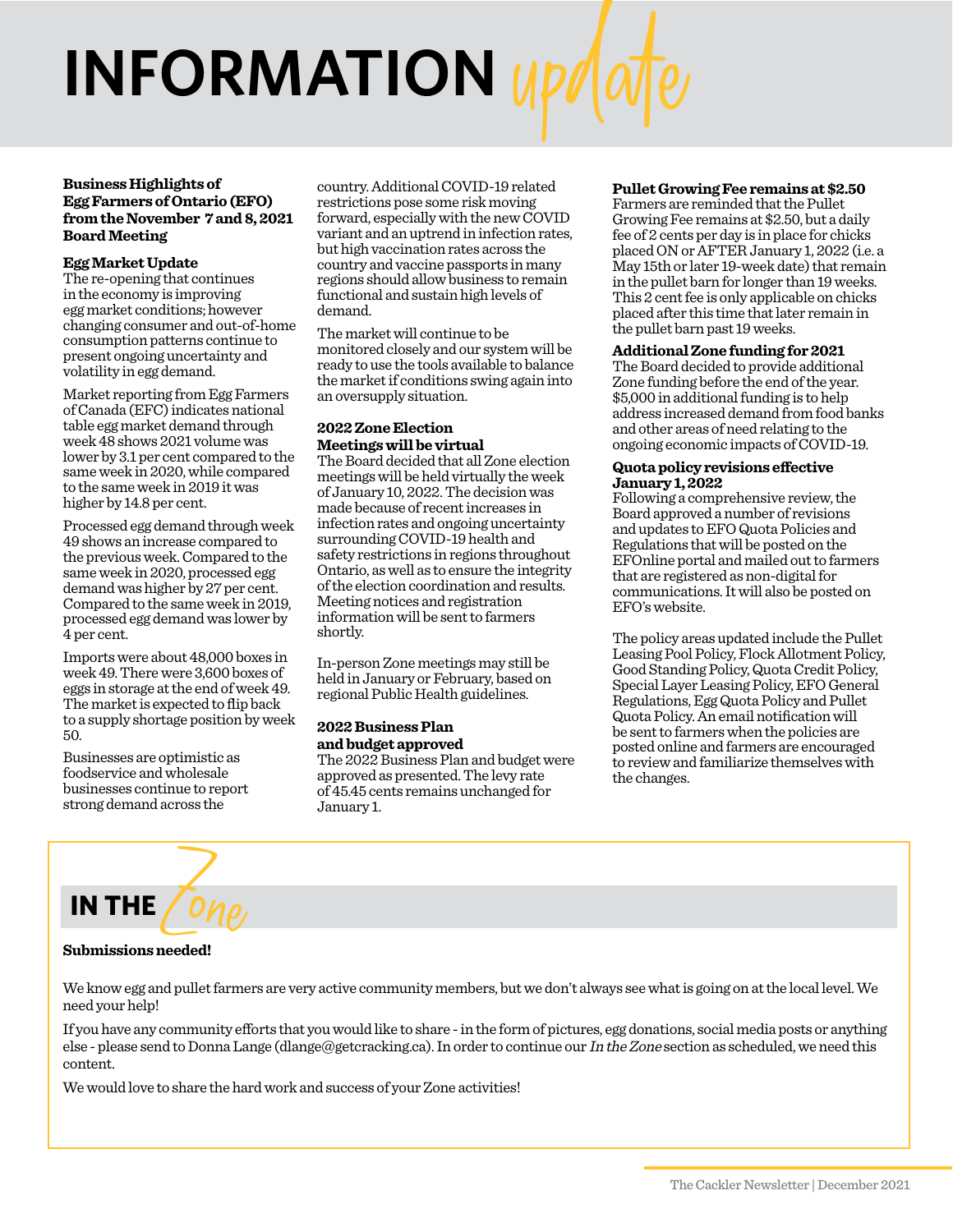### **Policy Amendments Effective January 1, 2022**

Several policy updates were approved at the December 2021 Board Meeting and these revised policies have been updated on EFO's website at https:// www.getcracking.ca/members/operations-quota. In addition, staff will post these revised polices on EFOnline so farmers can see the highlighted sections of the policies where content has been changed.

Summary of Board approved changes effective January 1, 2022:

General Regulations

- Interpretations and Definitions have been updated
- Application of the Good Standing Policy included
- EFOnline and digital processes to support the Board's communication strategy with farmers included

#### Egg Quota Policy

- Repeat definitions in General Regulation have been removed from all policies
- Aligns reporting dates in accordance with the new integrated hen order process
- If buyer is in default on quota payments or delayed, sanctions noted
- Quota Maintenance section updated to provide specific conditions that may result in quota cancellation. The intent of the change is to minimize the existence of dormant quota in the industry.

#### Pullet Quota Policy

- New mandatory information requirements for newly approved registered premises
- Underutilized production quota not eligible for rebate from the Pullet Leasing Pool if farmer sources pullets from out of province
- Quota sold in the year available for buyer use not seller

#### Flock Allotment Policy

• Integrated hen order timelines clarified

#### Pullet Leasing Pool Policy

- Two (2) and ten (10) week reporting requirements included
- Pullets sourced outside Ontario, implications of underutilized Ontario Pullet Quota

#### Quota Credit Policy

- EFO will honor all quota credit types recognized by Egg Farmers of Canada
- Flock re-alignments entitled to quota credits
- Administration of quota credits clarified further including short placement credits

#### Special Layer Lease

- Only pullets grown in Ontario eligible for EFO programs
- Lease rates amended

#### Good Standing Policy

Upon satisfactory completion of an inspection, or of any required corrective actions, EFO staff will notify the egg or pullet farmer that Good Standing has been restored.

Should you have any questions please contact Ray Hinton, Director of Regulatory Affairs, Quota and Information Technology by email [rhinton@getcracking.ca](mailto:rhinton%40getcracking.ca?subject=) or phone 519-943-4334.

#### **2022 Zone Election Meetings**

Given the ongoing uncertainty surrounding COVID-19 health and safety restrictions in various regions throughout Ontario and for the purpose of ensuring good election coordination and results all zone election meetings are to be held virtually the week of January 10, 2022. Meeting notices and registration information has been sent to farmers. In person zone meetings may still be held in January or February based on regional Public Health guidelines.

| Zone            | <b>Date</b>                 | Times       |
|-----------------|-----------------------------|-------------|
| 1               | Thursday, January 13, 2022  | Noon        |
| 2               | Thursday, January 13, 2022  | $7:30$ p.m. |
| 3               | Tuesday, January 11, 2022   | $4:30$ p.m. |
| 4               | Monday, January 10, 2022    | $1:00$ p.m. |
| $5\overline{5}$ | Tuesday, January 11, 2022   | $7:30$ p.m. |
| 6               | Thursday, January 13, 2022  | $4:30$ p.m. |
| 7               | Wednesday, January 12, 2022 | Noon        |
| 8               | Monday, January 10, 2022    | $4:30$ p.m. |
| 9               | Wednesday, January 12, 2022 | 6:00 p.m.   |
| 10              | Tuesday, January 11, 2022   | Noon        |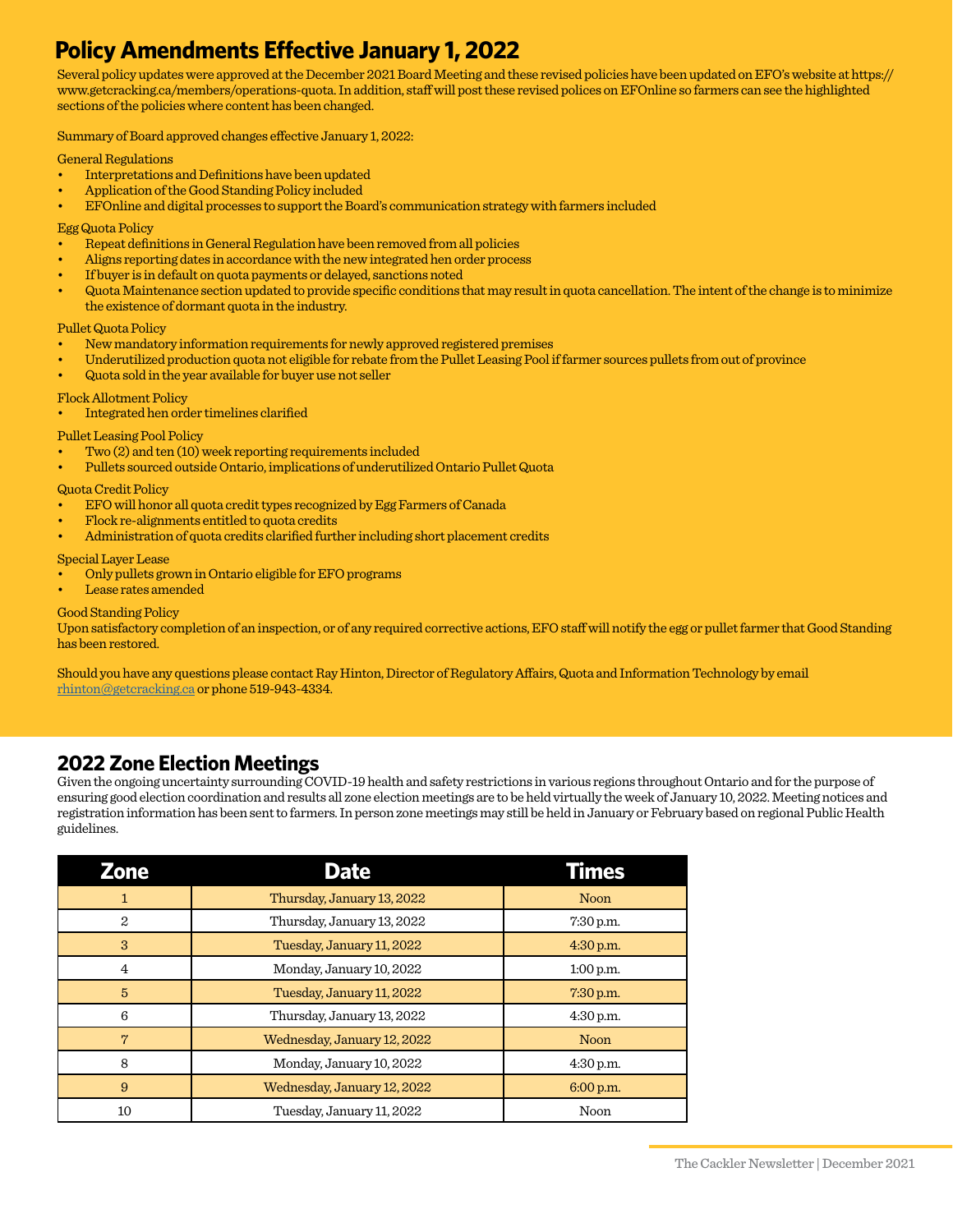#### **REMINDER: EGG AND PULLET FARMERS MUST CLEAR SNOW AND ICE FROM LANEWAYS AND YARDS**

Egg Farmers of Ontario (EFO) reminds all egg and pullet farmers of the requirement to keep your farm laneways and yards clear of snow and ice. This is a critical safety issue for grader drivers picking up your eggs, industry / EFO staff coming onto farms to perform required tasks and all potential farm visitors. In addition to the safety issues, maintaining safe and easy access also reduces costs.

Providing safe conditions for egg pickup is more than a courtesy – it is every farmer's obligation under the applicable sections of the Ontario Occupational Health and Safety Act. In addition, EFO's On-Farm Visitor and Inspector Safety Policy for Egg and Pullet Farms states "General areas around the home, barn yard and buildings need to be safe from trips, slips, falls and collisions (ice, snow, vehicle and farm equipment traffic)."

## **RSS FEED: DON'T MISS OUT ON IMPORTANT UPDATES!**

A feature of the farmer website, www.getcracking.ca/members, offers a Rich Site Summary (RSS). This is a format for delivering regularly changing web content.

Egg and pullet farmers who subscribe to this feed will receive any updates to the website via email on a weekly basis.

Please visit www.getcracking.ca/ members/member-farmer-news to sign up.



EFO's office will be closing for the holidays on Friday, December 24 and will reopen on Monday, January 3, 2022. In case of emergency, please contact Ryan Trim at 905-464-6590 or Ryan Brown at 289-834-4582



# **FARMER UPDATES**

#### **STAFF UPDATES**

Please be advised that Albert Visser, Director of Operations, is no longer with Egg Farmers of Ontario effective November 30, 2021. Please direct all inquiries to [Ryan Trim](mailto:?subject=) [\(rtrim@getcracking.ca o](mailto:rtrim%40getcracking.ca%20?subject=)r 905 464-6590) who has been appointed to the interim role.

Syed Ali Shahzad has joined the Egg Team on a permanent basis, as Finance Manager, effective Monday, December 20th. Syed has been with EFO since September of this year in a contract role.

#### **NOTICE: CORRECTIVE ACTIONS**

Attention all egg and pullet farmers – please note, all audit corrective action follow-ups must be sent to Cassandra Chornoboy ([codonnell@getcracking.](mailto:codonnell%40getcracking.ca?subject=) [ca\)](mailto:codonnell%40getcracking.ca?subject=) for farms located from Toronto to the West and Guylain Levac ([glevac@](mailto:glevac%40getcracking.ca?subject=) [getcracking.ca](mailto:glevac%40getcracking.ca?subject=)) for farms located from Toronto to the East.

If you have any questions regarding the above, please contact either Cassandra or Guylain.

#### **For Sale**

Volker VDX 12000 Egg Grading Machine:

- Rated at 12,000 eggs/hour
- Approximate dimensions 12' x 8'
- Built in 2011
- Acquired with the purchase of a farm, but do not need for our operation
- \$10,000, open to offers
- 2 x Prinzen EasyPack 7R Egg Packing Machines:
- Fitted with a manual transfer head for collecting 30 eggs at a time
- Approximate dimensions of each machine is 2.5' x 9.5'
- Built in 2010 / 2011
- Acquired with the purchase of a farm, but do not need for our operation
- \$5,000 each, open to offers

Vencomatic Plastic Slats:

- Older style of Vencomatic plastic slats
- Approximate dimensions of each slat is  $2' \times 4'$
- Thousands of square feet available
- Mount on U-Channel galvanized steel bar
- Steel mounting bars are available as well
- \$5 /slat, open to offers

Nathan Hutten

Email: nathan@huttenshenhaven.com Cell: 289-257-0421

# **POLICIES AND PROCEDURES NOTICE**

Reminder: New policies and procedures will be updated and posted on EFO's farmer website at

www.getcracking.ca/members/ operations-quota as they come into effect.

Policies, procedures and documents posted on EFO's farmer website contain the most up-to-date versions and should be used for all policy interpretation and quota transactions.

Please check this site frequently to ensure you have the most recent information.

 $f$ ollow ug online!

# **PRODUCTION STATISTICS**

(in boxes of 15 dozen)

**Ontario Production (week ending #36)**

2021 – 13,728,634 2020 – 13,071,937

#### **Ontario IP**

**(week ending #36)** 2021 – 2,879,094  $2020 - 2,440,156$ 

#### **Ontario EFP**

**(week ending #36)** 2021 – 474,186 2020 – 813,607

#### **US Shell Egg Imports to Ontario (week ending October 16, 2021 - #42)**

2021 – 1,208,396 2020 – 1,041,332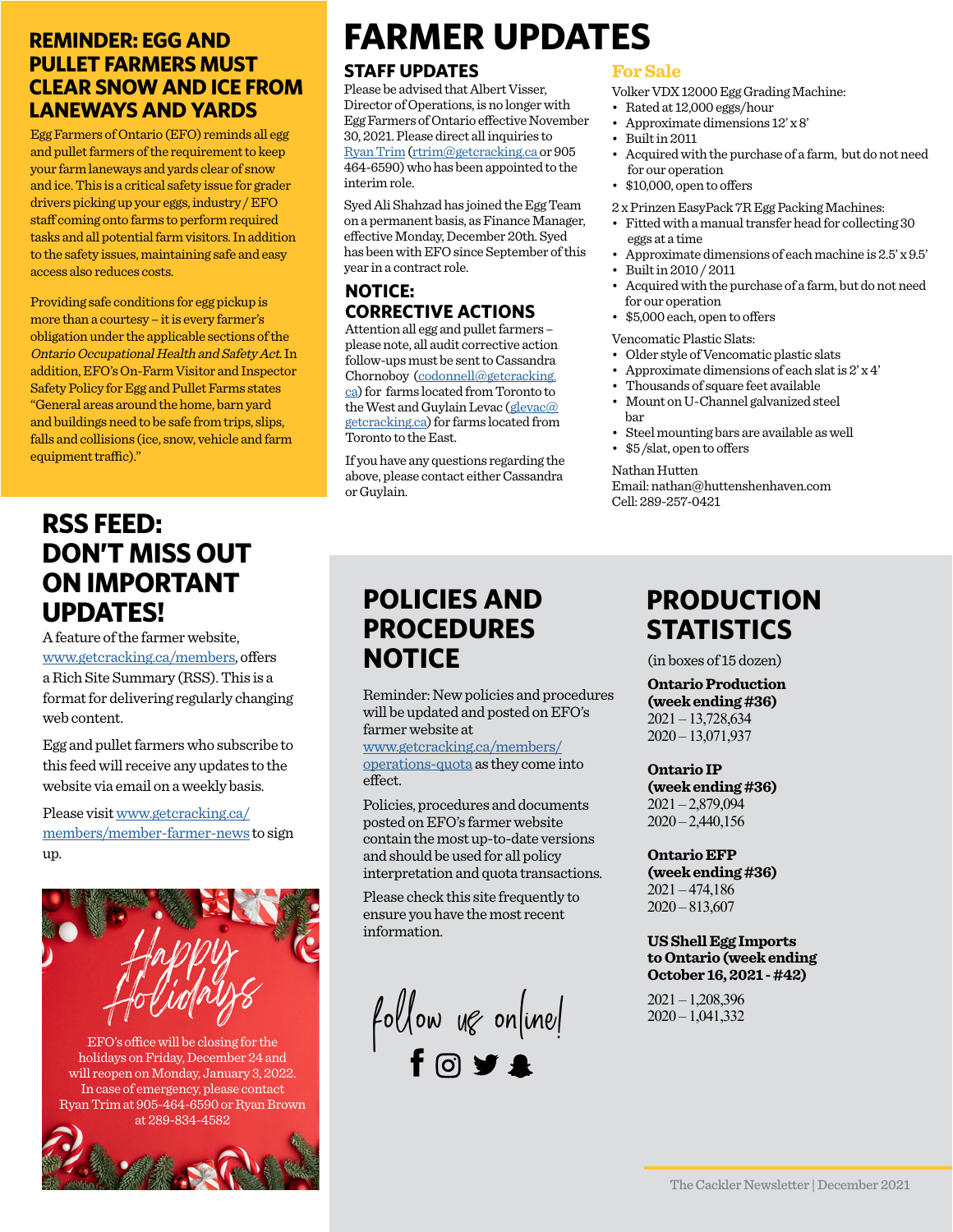

Servings:

Prep Time: 15 minutes Cook Time: 35 minutes

#### INGREDIENTS

Bechamel Sauce

6 tbsp unsalted butter, divided plus 4 tsp 3 tbsp all-purpose flour 1 ½ cups milk 1 ½ cups grated Gruyère cheese, divided pinch of nutmeg salt and pepper, to taste Sandwich 8 1/2-inch (1 cm) thich brioche bread or Challah egg bread slices 2 tbsp dijon mustard 12 thin slices smoked deli ham 4 eggs

#### DIRECTIONS

Preheat oven to 375°F (190°C).

Bechamel Sauce: In a medium saucepan, over medium heat, melt 3 tbsp (45 mL) butter; whisk in flour. Cook for 2 to 3 minutes until golden in colour. Gradually pour in milk and whisk to combine. Add  $\frac{1}{2}$  cup (125 mL) cheese, whisking for 4 minutes, until sauce is smooth and lightly coats the back of a spoon. Remove from heat. Stir in nutmeg, and season to taste with salt and pepper.

Spread remaining 3 tbsp (45 mL) butter onto one side of each bread slice. Place buttered side down on a cutting board; spread mustard on 4 of the slices; top mustard with 3 slices of ham. Transfer to a large oven-safe skillet (12-inch/30 cm). Spoon 2 tbsp (30 mL) bechamel sauce over the ham and sprinkle with 3 tbsp (45 mL) cheese. Top with remaining bread slices, butter side up.

Over medium heat, cook sandwiches until golden brown, about 3 minutes per side.

Spoon ¼ cup (50 mL) of sauce over each sandwich; sprinkle with remaining cheese. Bake for 20 minutes until cheese is melted and bubbly.

In a small skillet over medium heat, melt 1 tsp (5 mL) of butter and cook eggs until egg whites are opaque. Place cooked egg on top of toasted sandwich.

# **TIP:** Make a subtle change by trying a smoky, peppery cheese.

# **EGGS IN THE NEWS**

**It's all about the brunch baby!** Ottawa Sun

December 7, 2021 by Rita DeMontis

If there's one meal of the day Canadians can agree on – it's brunch! And a new study has emerged that shows, not only is brunch soaring across the globe, but Canadians, in particular, enjoy indulging in this mid-day repast.

Demand for brunch in Toronto alone has soared by 423%: "As well as killing the brunch game in Canada, Toronto makes it in the top 20 brunch capitals worldwide, overall ranking 18th place!

Turkey and Egg Stromboli (Recipe courtesy getcracking.ca.)

2 Tbsp. unsalted butter, divided 1 cup finely diced red pepper 1/2 cup finely diced white onion 1 garlic clove, minced 2 cups chopped cooked turkey 1 cup packed baby spinach 1/2 tsps sea salt 6 eggs  $1/4$  cup milk  $+1$  Tbsp. 1 Tbsp. EACH finely chopped fresh parsley and chopped chives 1 pkg (450g) frozen butter puff pastry, thawed and refrigerated 1 cup grated Cheddar cheese

In a medium skillet, over medium-high heat, melt 1 Tbsp. butter. Cook red pepper, onion and garlic until fragrant. Stir in turkey, spinach and salt. Cook for 2 minutes or until spinach has wilted. Transfer to medium bowl and refrigerate to cool, about 20 minutes.

Preheat oven to 450F. In a medium-sized bowl, whisk together 5 eggs, 1/4 cup milk, parsley and chives. In a medium skillet, over mediumhigh heat, melt remaining butter and cook egg mixture. Gently fold eggs over in pan creating soft scrambled eggs, about 3 minutes. Transfer to medium bowl and refrigerate to cool, about 15 minutes.

Unroll 1 puff pastry sheet and leave on parchment paper. Place on baking sheet. Spoon half of turkey mixture onto right half of the pastry sheet, leaving a 1/2-inch border. Layer half of scrambled eggs and half of cheese on top of turkey mixture. Gently fold left side of pastry over ingredients. Press pastry edges together, tuck and fold edges underneath. Score top of pastry with a sharp knife; refrigerate. Repeat .

In a small bowl, whisk together 1 egg and 1 Tbsp. milk. Brush top of each Stromboli with egg wash. Bake for 25 to 30 minutes until pastry is golden brown and puffed, rotating pans halfway through. Let stand 5 minutes before serving.